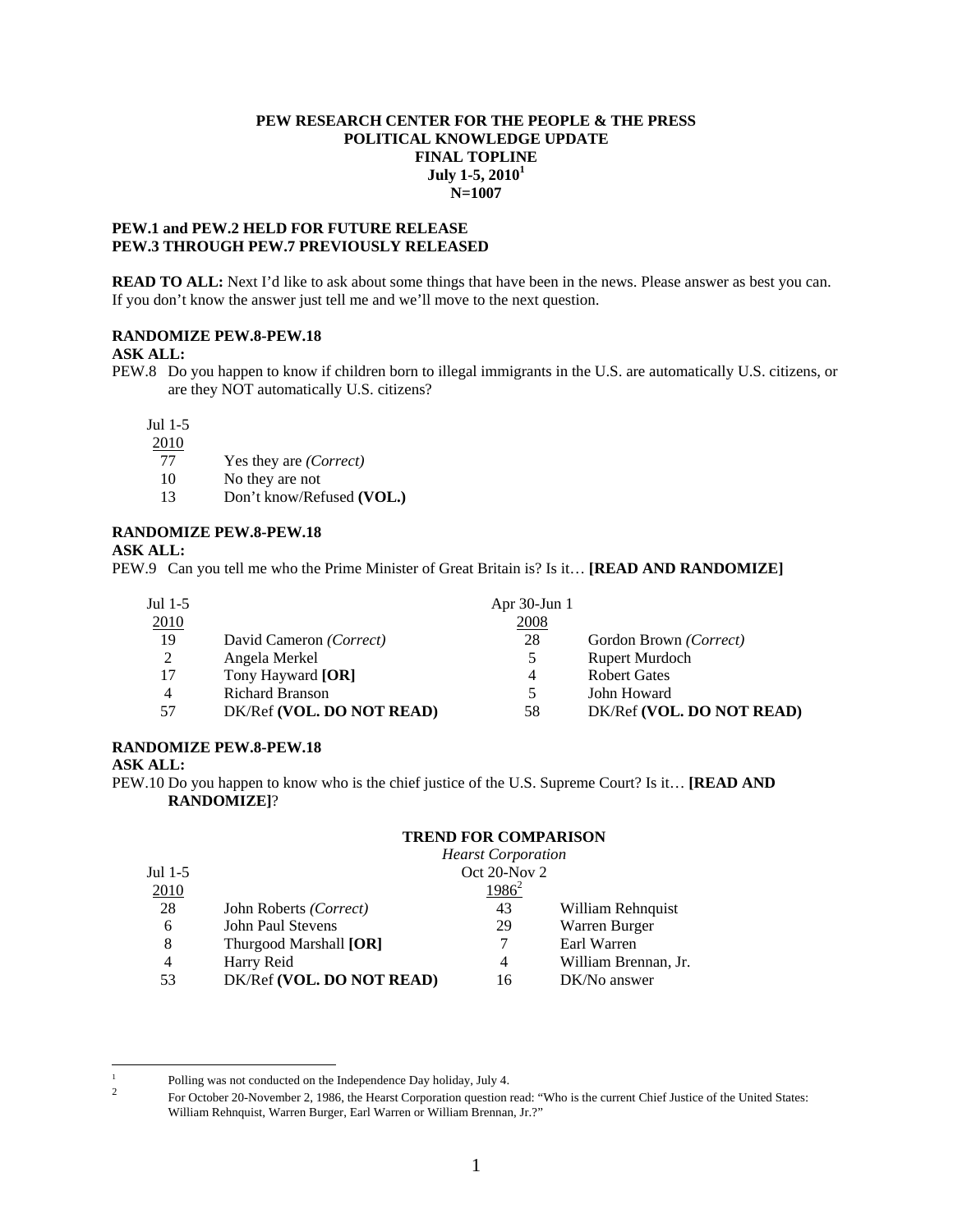# **RANDOMIZE PEW.8-PEW.18**

#### **ASK ALL:**

PEW.11 Was the government bailout of banks and financial institutions, also known as TARP, passed and signed into law under… **[READ AND RANDOMIZE]**?

Jul 1-5

- 2010
- 34 President George W. Bush *(Correct)* **[OR]**
- 47 President Barack Obama<br>19 Don't know/Refused (VC
- 19 Don't know/Refused **(VOL. DO NOT READ)**

# **RANDOMIZE PEW.8-PEW.18**

## **ASK ALL:**

PEW.12 What European country recently received a major bailout from the European Union? Is it… **[READ AND RANDOMIZE]**?

#### **TREND FOR COMPARISON**

| Jul $1-5$<br>2010 |                           | Apr 29-May 2<br>$2010^3$ |                           |
|-------------------|---------------------------|--------------------------|---------------------------|
| 46                | Greece <i>(Correct)</i>   | 49                       | Greece <i>(Correct)</i>   |
| 6                 | France                    |                          | France                    |
|                   | Germany [OR]              | 6                        | Germany                   |
| 2                 | Poland                    | 3                        | Sweden                    |
| 41                | DK/Ref (VOL. DO NOT READ) | 35                       | DK/Ref (VOL. DO NOT READ) |

## **RANDOMIZE PEW.8-PEW.18**

#### **ASK ALL:**

PEW.13 Do you happen to know who is the current military commander of American forces in Afghanistan? Is it…**[READ AND RANDOMIZE]**

## **TREND FOR COMPARISON**

| Jul 1-5 |                          | Aug 24-27 Jun 22-25 |      |                                  |
|---------|--------------------------|---------------------|------|----------------------------------|
| 2010    |                          | 2007 <sup>4</sup>   | 2007 |                                  |
| 55      | David Petraeus (Correct) | 39                  | 30   | General David Petraeus (Correct) |
| 3       | <b>Wesley Clark</b>      | 10                  | 13   | <b>General Peter Pace</b>        |
| 5       | Stanley McChrystal [OR]  |                     | 14   | General John Abizaid             |
| 3       | Colin Powell             |                     |      |                                  |
| 35      | DK/Ref(VOL. DO NOT READ) | 40                  | 43   | DK/Ref(VOL. DO NOT READ)         |
|         |                          |                     |      |                                  |

# **RANDOMIZE PEW.8-PEW.18**

# **ASK ALL:**

PEW.14 Thinking about the major oil leak in the Gulf of Mexico. About how deep is the water where the leaking well is located? **[READ IN ORDER]**…

Jul 1-5

2010

2 50 feet

10 500 feet

- 51 5,000 feet *(Correct)* **[OR]**
- 13 50,000 feet
- 24 Don't know/Refused **(VOL. DO NOT READ)**

<sup>&</sup>lt;sup>2</sup><br>3 For April 29-May 2, 2010 the question asked: "Which of the following European countries is facing a financial crisis that might require a bailout from other European countries?"<br>
Fig. Appeal 22, 2007 and Integ 22, 25, 2007 the

For August 24-27, 2007 and June 22-25, 2007 the question asked: "Do you happen to know the name of the U.S. commander in Iraq? Is it…"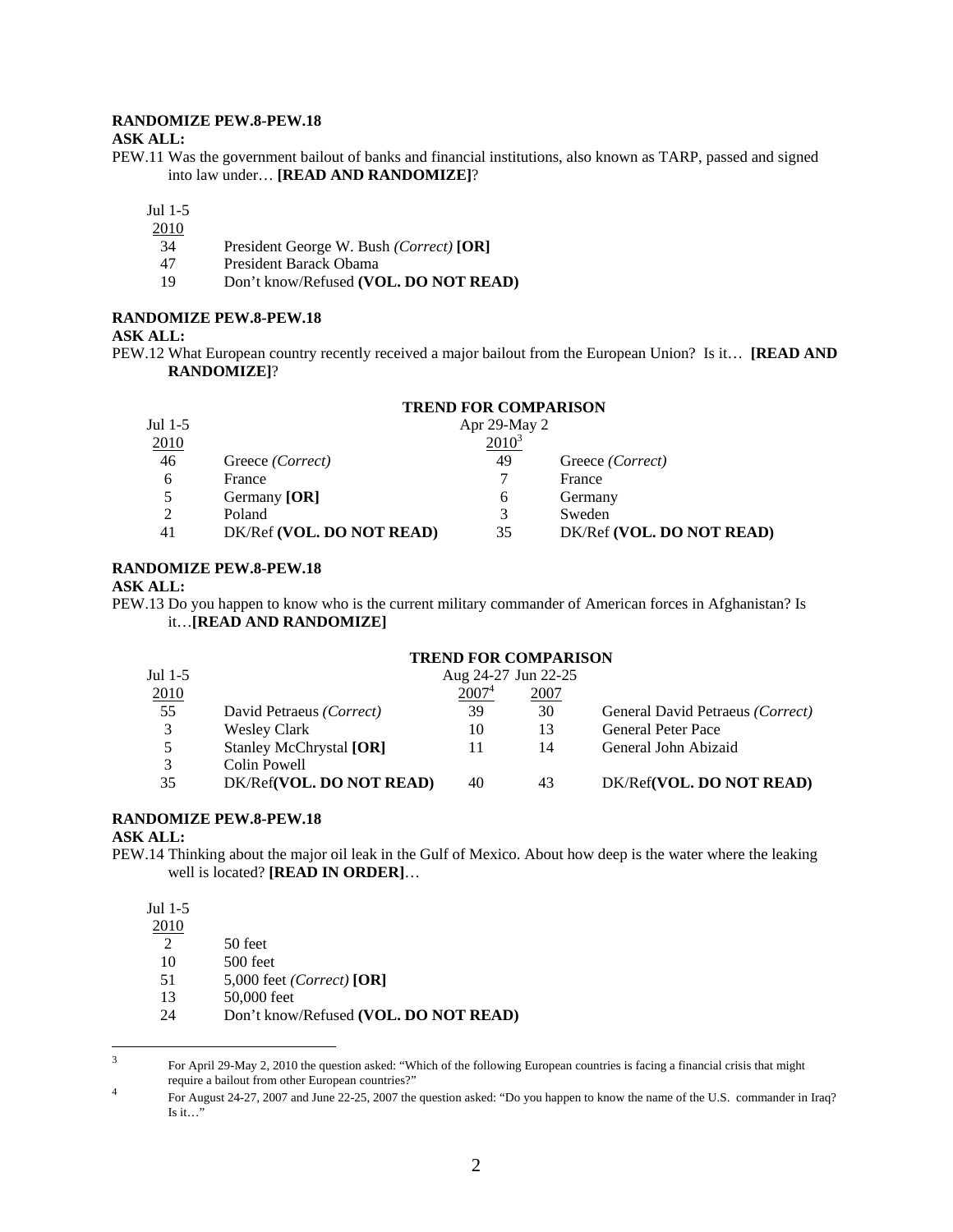# **RANDOMIZE PEW.8-PEW.18**

### **ASK ALL:**

PEW.15 Do you happen to know if Congress passed a health care reform bill this year, or not?

Jul 1-5

 $\frac{2010}{73}$ 

- 73 Yes *(Correct)*
- 14 No
- 13 Don't know/Refused **(VOL. DO NOT READ)**

# **RANDOMIZE PEW.8-PEW.18**

## **ASK ALL:**

PEW.16 Do you happen to know if the national unemployment rate as reported by the government is currently closer to **[READ IN ORDER]**?

| Jul 1-5<br>2010<br>$\mathcal{R}$ | 5%                        | Jan 14-17<br>$2010^5$ | Oct 1-4<br>2009<br>4 | Mar 26-29<br>2009 | 4%                        |
|----------------------------------|---------------------------|-----------------------|----------------------|-------------------|---------------------------|
| 54                               | $10\%$ (Correct)          | 55                    | 53                   | 53                | 8% (Correct)              |
| 16                               | 15%                       | 15                    | 15                   | 24                | 12%                       |
| 10                               | 20%                       | 15                    | 18                   | 18                | 16%                       |
| 18                               | Don't know/Refused (VOL.) | 12                    | 10                   |                   | Don't know/Refused (VOL.) |

# **RANDOMIZE PEW.8-PEW.18**

# **ASK ALL:**

PEW.17 The World Cup soccer tournament is being held in what country? **[READ AND RANDOMIZE]**

Jul 1-5

- 2010
- 63 South Africa *(Correct)*
- 
- 4 Ghana<br>3 Canada 3 Canada **[OR]**
- South Korea
- 27 Don't know/Refused **(VOL. DO NOT READ)**

# **RANDOMIZE PEW.8-PEW.18**

# **ASK ALL:**

PEW.18 Do you happen to know what Twitter is? Is it… **[READ AND RANDOMIZE]**?

Jul 1-5

- 2010
- 85 An information sharing network *(Correct)*
- \* A children's cartoon character<br> $\frac{1}{2}$  A rock band **[OR]**
- A rock band **[OR]**
- 4 A new cell phone
- 10 Don't know/Refused **(VOL. DO NOT READ)**

 5

For January 14-17, 2010 and before the question did not include the phrase: "… as reported by the government…"